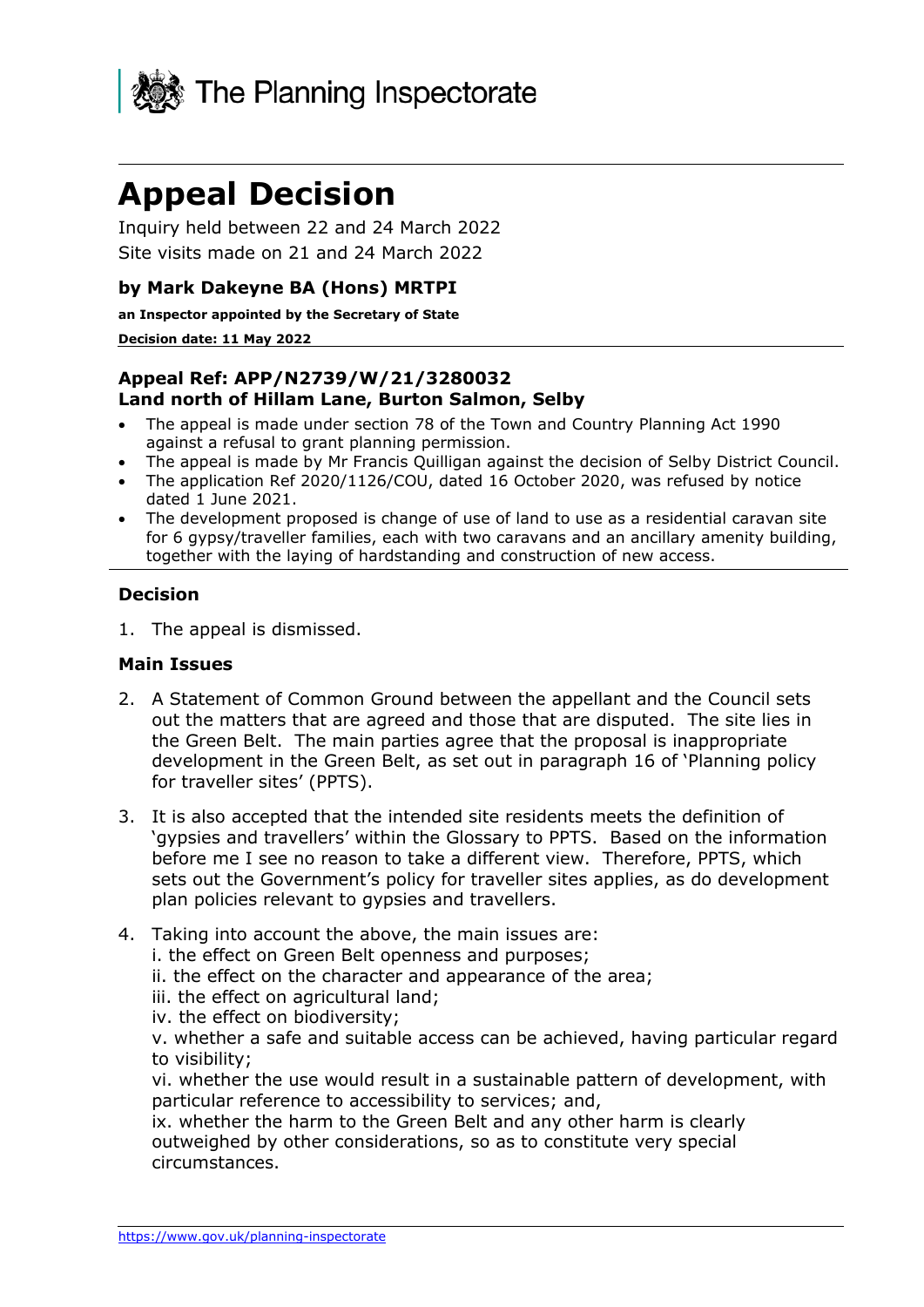## **Reasons**

## *Green Belt*

- 5. The fundamental aim of Green Belt policy is to prevent urban sprawl by keeping land permanently open; the essential characteristics of Green Belts are their openness and their permanence.
- 6. The site lies towards the eastern edge of the West Yorkshire Green Belt between the villages of Burton Salmon and Hillam. This area of Green Belt either side of Hillam Lane is predominantly fairly flat open land used for a mixture of arable and livestock farming with some horse grazing. In places there are copses and small groups of buildings or isolated structures. The field parcels range in size and some are edged by hedgerows and fencing. High voltage electricity pylons and the chimney and upper parts of Drax Power Station form part of the backdrop. But generally there is a lack of vegetation and built development, ensuring that the area of Green Belt can be characterised as an open low lying agricultural landscape.
- 7. The site comprises a 0.7 ha rectangular plot of former agricultural land on the north side of Hillam Lane, some 400m to the south-west of the edge of Hillam. Three portable toilets, a short section of panel fencing, some post and rail fences, and areas of hardstanding remain on the site, following a period of unauthorised occupation by the intended site residents between October 2020 and February 2021. However, prior to this occupation, the site did not contain any structures, being completely open grassland without any boundary features. Adjoining parcels are similarly open. This previous untouched state forms the baseline for the assessment of Green Belt impacts.
- 8. The proposal to form 6 plots, each containing a mobile home and touring caravan, an area of hardstanding, and an amenity building, would lead to a significant quantum of development on the site. The formation of the access and central driveway, the proposed screen and post and rail fencing, and the parking of vehicles and the domestic paraphernalia associated with the use would add further to the developed nature of the site. Overall, there would be a significant loss of openness in spatial terms.
- 9. Openness has a visual dimension as well as a spatial aspect. The site does not benefit from any existing screening or softening features, natural or manmade. The entire development would be clearly seen from Hillam Lane which sits slightly above the level of the site and adjoining land. The fencing and the upper parts of the mobile homes, touring caravans and buildings would also be visible from some viewpoints further afield, notably the footpath that runs to the north of the site, from a section of the A162 to the west as it reaches rising ground, and from the western end of Betteras Hill Road.
- 10. Over time there would be scope to soften the effects of the development by providing planting around the site boundaries, within the site and on the frontage, as shown on the submitted site layout plan. However, there would be no getting away from the incursion of a relatively dense but isolated parcel of freestanding development into an open area of Green Belt.
- 11. The development would conflict with the Green Belt purpose of safeguarding the countryside from encroachment because it would lead to structures,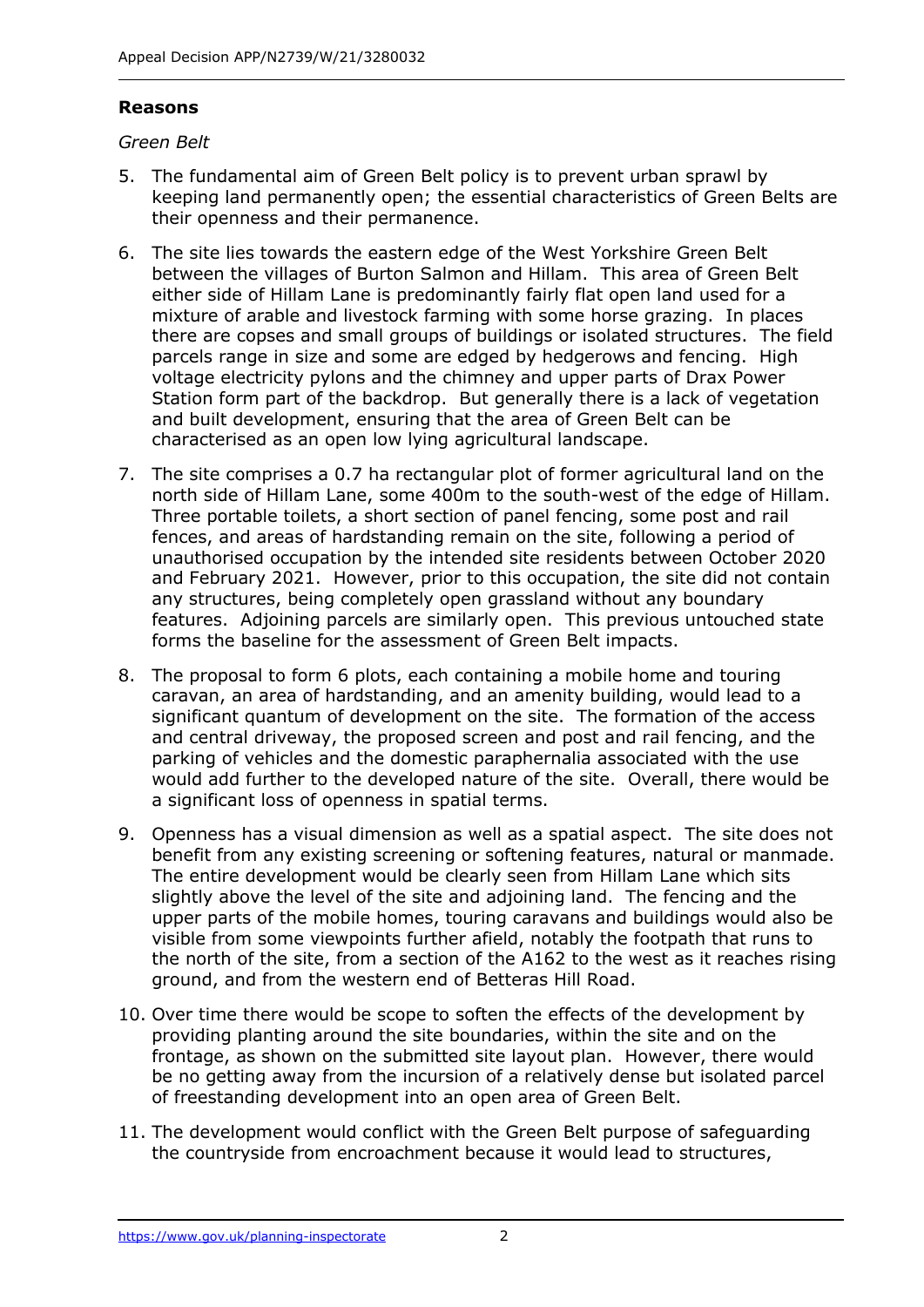hardstandings and activity where there was none before. The proposal would not affect any of the other purposes for including land in the Green Belt.

12. In conclusion, there would be a significant loss of Green Belt openness and a clear conflict with the Green Belt purpose of safeguarding the countryside from encroachment. Despite the relatively small size of the site, the Green Belt harm would be considerable.

## *Character and appearance*

- 13. The site lies within the Haddlesey Farmland Landscape Character Area as set out in the Selby Landscape Character Assessment (LCA). The key characteristics of flat arable farmland, a lack of hedgerows, isolated properties, some areas of woodland, and the influence of energy infrastructure, set out in the LCA, reflect the landscape of the appeal site and its surroundings that I describe above.
- 14. The LCA goes on to indicate that the area may be sensitive to relatively small changes due to its flat and open nature and new features could be highly visible. As reasoned in relation to the visual dimension of Green Belt openness, although the development would be reasonably compact, its siting in the flat open landscape would result in a visually intrusive, incongruous group of structures which would harm the key physical character sensitivity.
- 15. The intention to enclose the site with hedgerows and planting, whilst softening the development over time, would not be a characteristic of the immediate locality where hedgerows are not a common feature. Having regard to the character of the immediate surroundings, it would not be possible to satisfactorily assimilate the development into the landscape.
- 16. It is accepted that many traveller sites are likely to be located in the countryside and that some harm to the character and appearance of the area is likely to occur. It is not necessary for traveller sites to be hidden from view. However, in this case the level of harm arising from the landscape and visual effects is significant and not within acceptable bounds.
- 17. For the above reasons, the proposal would unacceptably harm the character and appearance of the area. There would be conflict with Policy ENV1 of the Selby District Local Plan (SDLP) and Policy SP18 of the Selby District Core Strategy (SDCS) as the development would not safeguard the landscape character of the area.

## *Agricultural land*

- 18. The site comprises Grade 2 (very good) agricultural land. The development would lead to the loss of this best and most versatile land. However, the amount of land lost would be small. The site lies in an area where there are significant swathes of other high grade agricultural land nearby. There is no evidence that the development would materially impact on a farming business.
- 19. Accordingly, there would be some harm caused. As a result there would be conflict with Policy SP18 of the SDCS as the development would not be on an area of least agricultural quality land. However, having regard to the above factors and the terms of paragraph 174 of the National Planning Policy Framework (the Framework), the harm arising would be limited.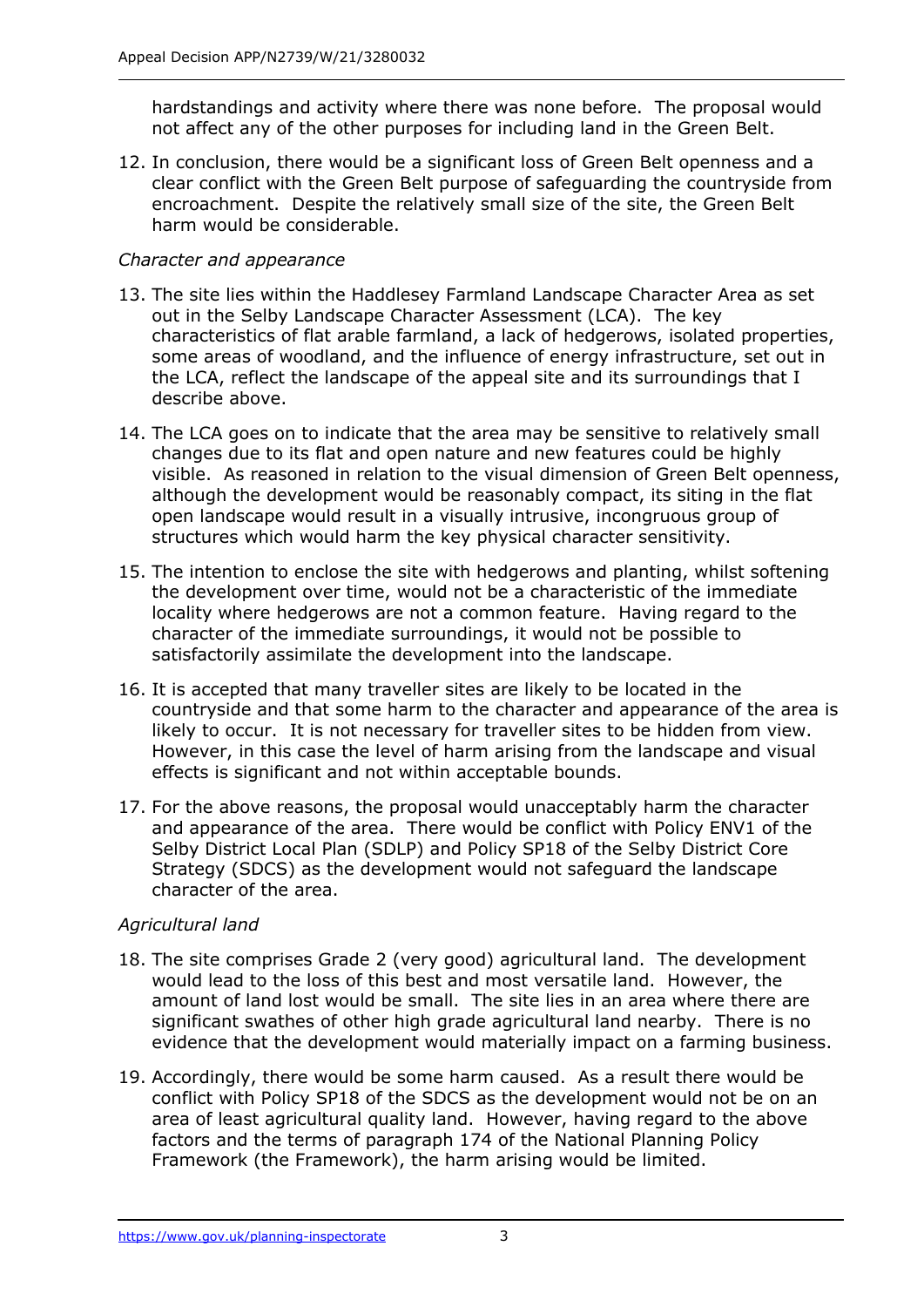#### *Biodiversity*

- 20. The site was in arable use prior to the carrying out of the unauthorised works in October 2020. It appears that at various times the land was ploughed, used for crops, or comprised rough grassland. There were no hedgerows or trees within the site or on its boundaries or any watercourse features. The site does not lie within an area of biodiversity value. There are no statutory designated sites nearby. Some locally important nature conservation sites lie within a 2km radius, but there is no evidence that any such sites would be affected by the development.
- 21. No ecological assessment was submitted with the application to show whether the site had any biodiversity value prior to the carrying out of the works. However, having seen images of the site pre-October 2020 and in the absence of an effect on designations, it would seem to me that the baseline ecological value would have been low. This is generally confirmed by the ecological impact assessment submitted by the appellants shortly before the inquiry.
- 22. The assessment does, however, recognise that there would be some negative effects through the loss of grassland habitat, including for nesting birds and amphibians, a loss of foraging habitat for bats, and a risk to mammals during construction. There is also reference in representations to birds of prey and owls being present in the area and the potential for their hunting grounds to be disrupted.
- 23. That said, given the size of the site and its low baseline value, the negative effects are likely to be relatively limited. Moreover, there is scope for mitigation to be included in any development scheme, including the planting of native hedgerows and trees, the provision of bird and bat boxes, and precautions during construction. In addition, an ecological management plan could be secured by condition, as could biodiversity net gain.
- 24. Overall, I conclude that the effect on biodiversity would be likely to be acceptable, subject to the imposition of conditions. There would be compliance with Policies ENV1 and ENV14 of the SDLP and Policy SP18 of the SDCS in this regard, as the development is capable of protecting and enhancing features of biological interest, providing appropriate management, mitigating impacts, and producing a net gain for biodiversity. Policy ENV9 of the SDLP is not relevant as it relates to designated sites.

#### *Highway safety*

- 25. The development would be capable of being served by a suitably designed entrance, with appropriate radii kerbs, access width, and hard surfacing. In terms of visibility, recorded traffic speeds indicate that visibility of some 107m to the west and 122m to the east (the 'y' distance) should be sought.
- 26. With the relevant 'x' distance of 2.4m, acceptable visibility can be achieved to the east, using the site frontage and highway land beyond. To the west there appears to be a very small sliver of third party land over which the visibility splay may encroach. The third party land does not currently cause any issues with visibility as the land is open, but there is the possibility that some form of obstruction, such as a hedge or fence, could be in place on the adjacent front boundary in the future.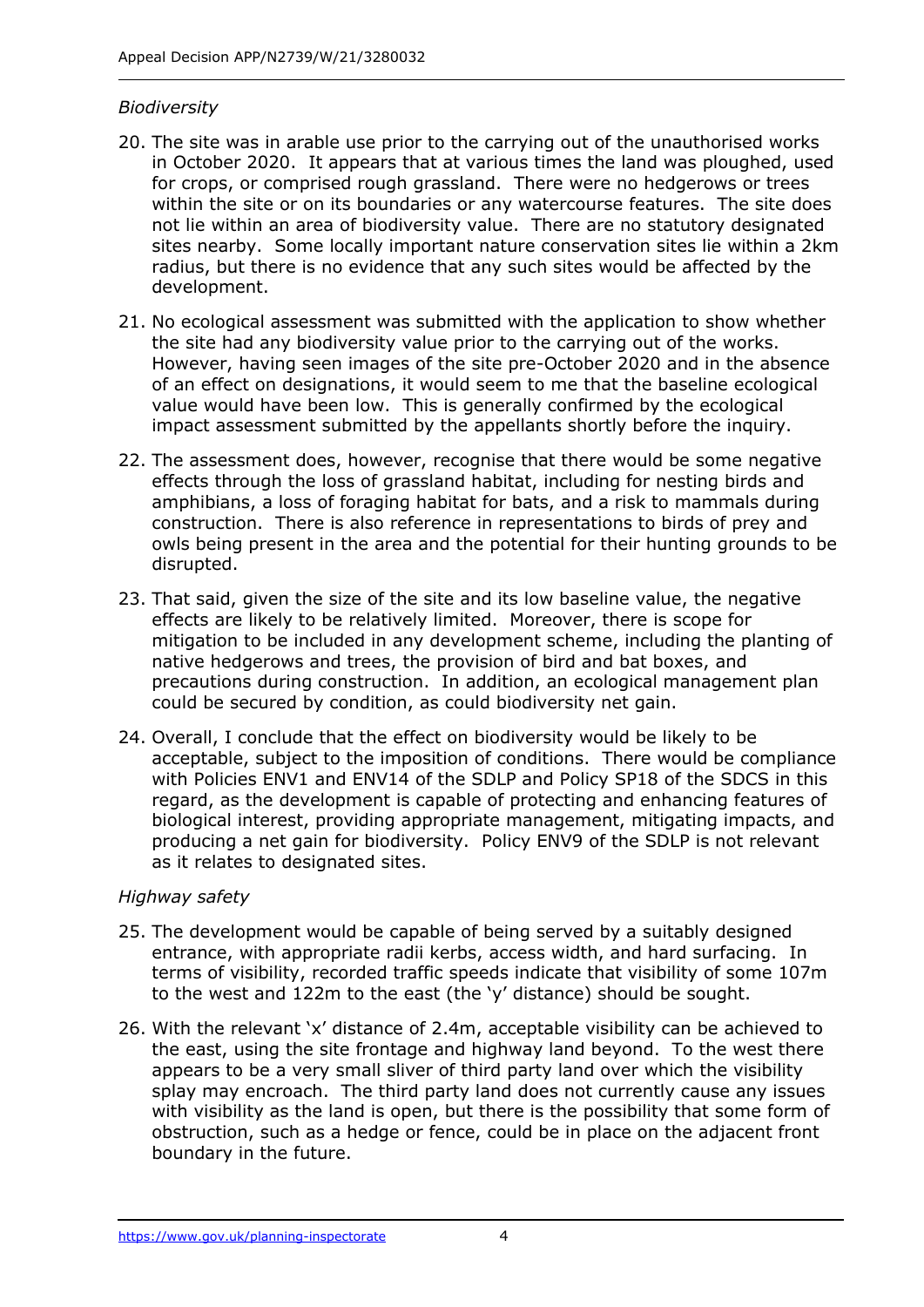- 27. That said the practical implications for safety, to my mind, are not significant. Having regard to the plans provided by the parties and from observing the position on site, the extent of any encroachment of the visibility splay onto third party land is very small. Moreover, it is possible to edge forward and see some way to the west without needing to look over the said land because of the width of the site frontage and the highway verge beyond. Such a manoeuvre is safe given the width of the carriageway and the ability to see oncoming traffic in both directions. Similarly, vehicles on Hillam Lane would have an early sight of any vehicles emerging from the access. With this slight edging forward, visibility is well in excess of the 107m referred to above.
- 28. For the above reasons, a safe and suitable access can be achieved, having particular regard to visibility. As a result there would be compliance with Policies ENV1 and T2 of the SDLP. Policies ENV2 and T1 of the SDLP are not relevant as they relate to pollution and the overall highway network.

## *Pattern of development*

- 29. Many traveller sites are located in rural areas beyond settlements. The appeal site is in open countryside but close to the edge of Hillam. Hillam and the adjoining settlement of Monk Fryston have a range of facilities commensurate with a larger village, including a primary school, doctors' surgery, community hall, small convenience store and pubs. The majority of these facilities are about 1 mile from the site. The combined settlement is a Designated Service Village in the SDCS. Burton Salmon, further away to the south-west, also has a primary school, village hall and pub.
- 30. There is no pavement between the site and the edge of Hillam and the road is unlit. Parts of the verges are uneven and narrow. They would be particularly difficult to use during inclement weather. Vehicle speeds, although generally below the national speed limit, would make walking to Hillam hazardous, particularly outside daylight hours and for younger residents. Cycling to the village would be feasible but would also be affected to an extent by the above constraints. Travelling to Burton Salmon on foot would not be feasible and cycling would be unlikely.
- 31. Therefore, there would be limited scope for walking and cycling to the nearest settlements. Most journeys, including shopping trips and visits to the school, doctors, or hospital, are likely to be undertaken by private vehicle. However, trips to access facilities would not be long and would be commonplace for a rural area. Based on my experience and taking into account the appeal decisions provided in the evidence, the location, in terms of accessibility, is comparable or better than many other traveller sites.
- 32. In conclusion, the proposal would result in a sustainable pattern of development, with particular reference to accessibility to services. Policy SP11 of the SDCS (Travellers) does not include any criteria relating to sustainable access to services, albeit that the explanation does make reference to the issue. However, the policy indicates that applications for development will be determined in accordance with national policy. In relation to this particular issue, there is no conflict with Government policy contained within PPTS, and in particular the requirement to very strictly limit new traveller sites in open countryside, as the site would not be 'away from existing settlements'.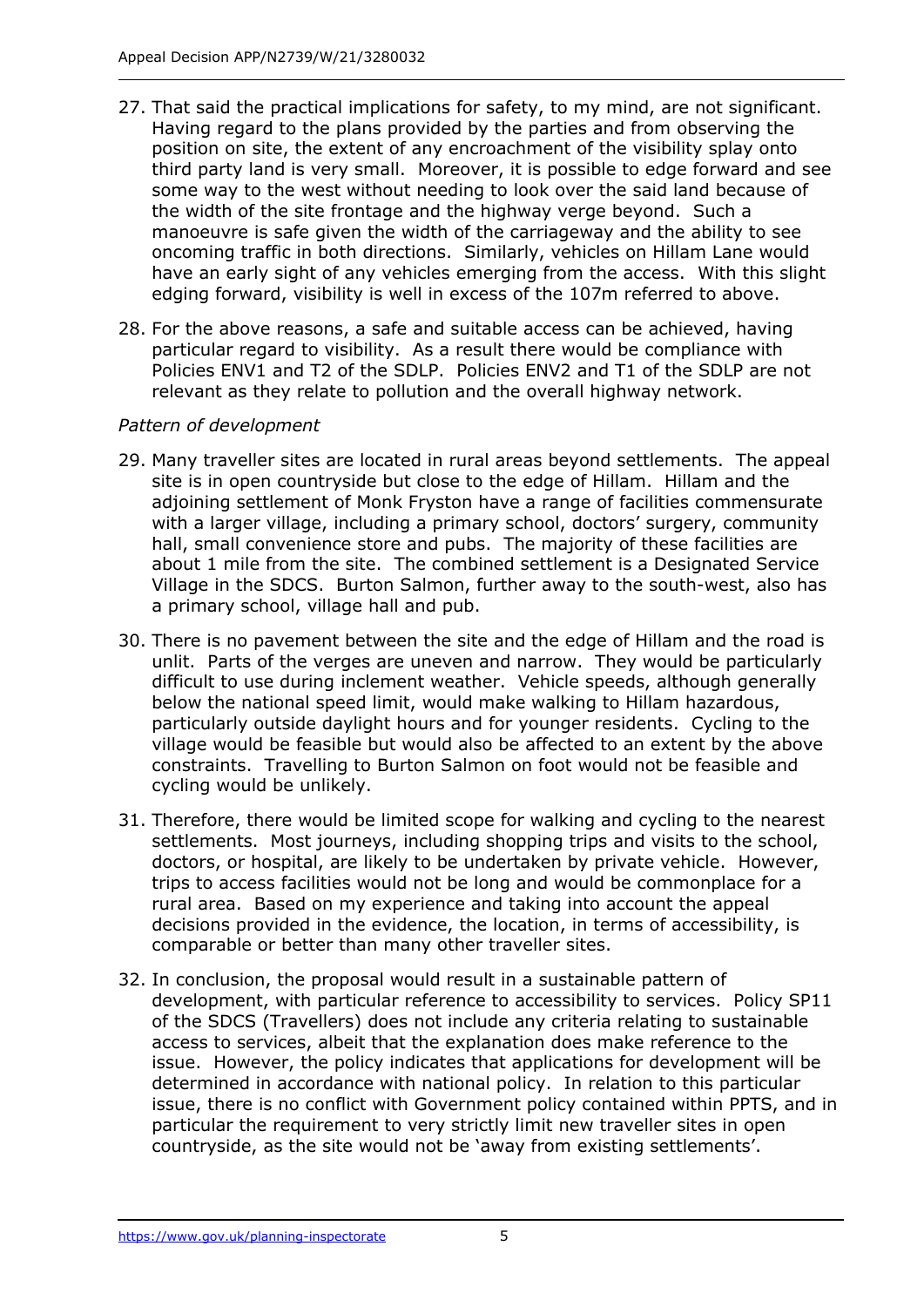#### *Other considerations*

*The need for and provision of sites*

- 33. The Selby Gypsy and Traveller Accommodation Assessment of May 2018 (GTAA), produced to inform the emerging Selby District Council Local Plan (eLP), identified a need for 8 additional pitches for gypsies and travellers who met the planning definition in PPTS, up to 2033, with 5 of those pitches to be provided by 2028; up to 10 additional pitches for those who may meet the definition (the 'unknowns'); and 26 additional pitches for those that do not meet the planning definition. The GTAA recommended that the need for those that met the definition together with 10% of the 'unknowns'  $(8 + 1)$  should be met by new pitch allocations, and the need for the remaining 'unknowns', should they prove to have traveller status, be met by a criteria-based policy. The GTAA also found that those that did not meet the definition would be addressed by overall housing market assessments and through other development plan policies.
- 34. However, things have moved on since the GTAA was published. The Council has acknowledged, through its decision making on other applications at The Smallholdings, Kellington, and South Milford Caravan Park, that the need for the District should be 21 pitches up to 2033. This reflects the finding that the 10% need generated from unknowns was too low and should be increased to 25%. This higher figure also reflects reasoning from appeal decisions and local plan examinations elsewhere.
- 35. It may also be the case that the updated figures, including the 25% applied to unknowns, do not fully reflect the current need. The following were among the factors referred to at the inquiry. Firstly, the GTAA was produced on the basis that only known travellers were interviewed, so, for example, all those living in 'bricks and mortar' would not have been captured. Secondly, 25% of unknowns may still be too conservative a figure, taking into account the type of evidence that has come out of specific appeals and applications both in Selby District and further afield. Thirdly, the interviewers involved in the GTAA where the sole arbiters of who or who did not meet the definition. Fourth, the loss of the 6 pitches at the Greenacres site to a residential mobile home site did not appear to have been taken into account in the GTAA. Finally, some households were discounted because they stated that they would prefer 'bricks and mortar or to move to another pitch, within or beyond the District. Stating a preference to move into housing or a different site does not mean that they will be able to do so.
- 36. Additionally, the GTAA and its supporting information was produced at a point in time. More recent events, such as the creation of the unauthorised pitches at the appeal site and Little Bengie Quarry, do not invalidate some of the baseline findings of the GTAA, but need to be taken into account in this appeal. Moreover, at the time of the inquiry there were still smaller unauthorised sites at Drax, Byram and Hillam (Ten Acres), comprising some 7 pitches. Those who occupied the appeal site meet the PPTS definition. The evidence would suggest that those households who are at Little Bengie Quarry are also likely to meet the definition. Some of the occupants of the smaller sites are likely to meet the definition. It may be that these needs could be met beyond Selby District. For example, the appellant and his extended family have resorted to other areas in the region and elsewhere in the country as well as Selby. The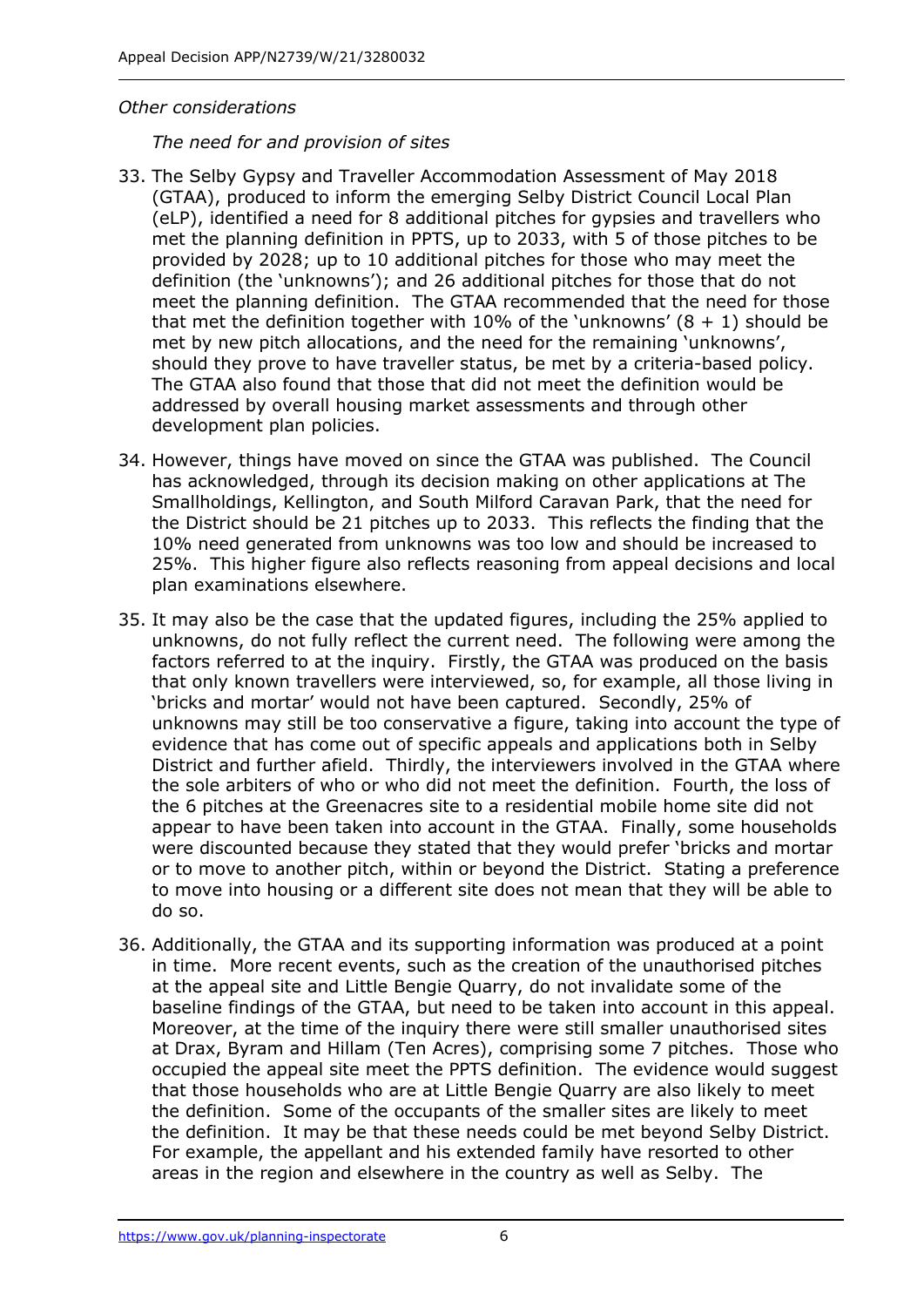travelling patterns of those at Little Bengie Quarry are unclear. However, on the assumption that all existing and prospective occupiers meet the PPTS definition and if the need from all the households on these sites were to be met in Selby District, there would be a need for a further 23 pitches.

- 37. On top of the above is the need to factor in household growth from the updated number of existing pitches in the District.
- 38. Taking all of the above into account the need for the District is likely to be in excess of the 21 pitches referred to in paragraph 34 above. A planning appeal is not the place to come up with a specific figure. That will be for the eLP. But the uplift is likely to be not insignificant.
- 39. In terms of provision since the base date of the GTAA, permission has been granted for 8 pitches at The Smallholdings. A temporary permission has also been granted for 10 pitches at South Milford Caravan Park. Discussions about creating additional pitches at the County Council owned sites at Burn and Carlton cannot count towards meeting the need as there are no firm proposals.
- 40. The South Milford permission is due to expire in June 2025 but the Council proposes to allocate the site in the eLP. The eLP is at an early stage and there is no certainty that the site will become a commitment. However, if South Milford is counted towards provision, the unmet need, using the Council's latest figure, would be a minimum of 3 pitches. But, taking into account the factors outlined in paragraph 35, the needs generated by those wishing to occupy the appeal site, the households on the unauthorised sites, together with household growth, the unmet need is likely to be considerably more. On the basis that the appellant's extended family and those on unauthorised pitches reflect a current need within Selby District, there would not be a 5 year supply of sites.

#### *Alternative sites*

- 41. There are 6 unoccupied pitches within the District, 2 at the public site at Hanger Lane, Carlton and 4 at the private site at The Smallholdings. Those at the private site are likely to be occupied by family members in due course and are, therefore, unlikely to be available to the appellant and his extended family. The 2 pitches at the public site would be insufficient to accommodate all of the family group. Moreover, there is a waiting list for the site. There do not appear to be any alternative sites within the District which would meet the families' needs, particularly the group as a whole.
- 42. The families have travelled elsewhere within West Yorkshire and further afield. An application was made for pitches in Buckinghamshire where 2 of the households resided for a while, but the application remains undetermined and the site is not now in the families' ownership. Reference was made to available pitches at the Stokesley public site, south of Middlesbrough, and attempts to get onto waiting lists for public sites further afield. However, there is no firm evidence that other pitches beyond the District are currently suitable and available for the families.

## *Failure of policy*

43. Back in 2013, Policy SP11 of the SDCS anticipated that the Council would establish a 5-year supply of deliverable traveller sites and identify broad locations to accommodate additional pitches. However, the policy did not set out any specific quantum of pitches required. Moreover, no allocations have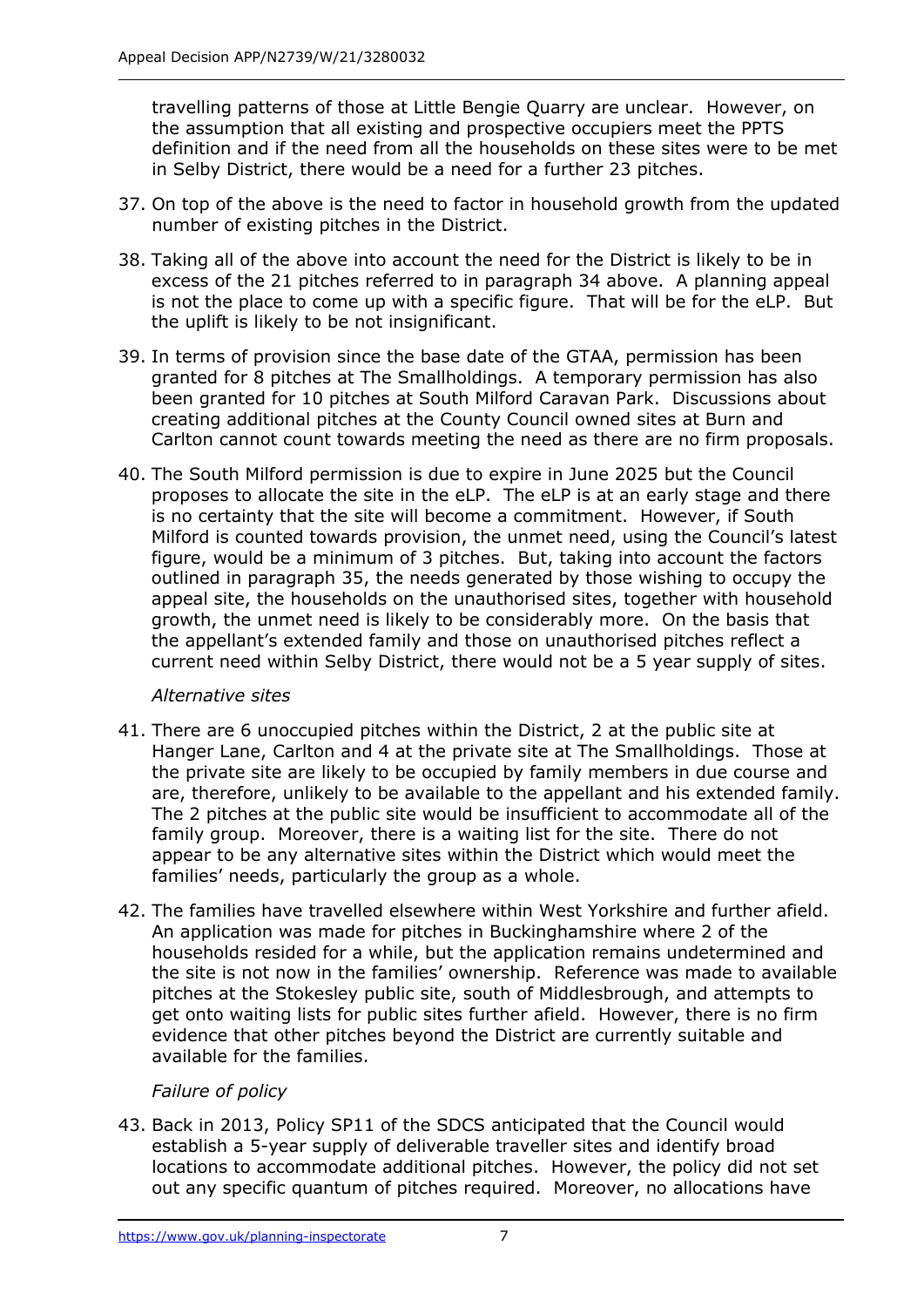been made in subsequent development plan documents. Neither Policy SP11 nor any other policy sets out locally specific criteria against which applications for traveller pitches should be judged, albeit that there is reference to determining applications in accordance with Government policy.

- 44. Policy SP11 also refers to rural exception sites for travellers being considered against Policy SP10. The policy refers to sites being within or adjoining settlement limits, which might be achievable in some cases. However, when considering PPTS as a whole and, in particular, paragraph 15, Policy SP10 is more restrictive than national policy.
- 45. Moreover, there are no existing development plan policies in relation to those travellers who do not meet the PPTS definition, notwithstanding the terms of paragraph 62 of the Framework.
- 46. Taking into account the above, the policies relevant to travellers are clearly out-of-date and inconsistent with national policy. This represents a failure of policy.
- 47. It is also argued that the unmet need for sites, the lack of a 5 year supply and the absence of alternative sites also represent a failure of policy. However, they are a consequence of the policy vacuum described above. In terms of factors in favour of the appeal, unmet need, and the lack of a 5 year supply and alternative sites, should not be double counted.

## *Sustainability in the round*

48. A settled base would achieve the sustainability benefits set out in paragraph 13 of PPTS, in particular access to health services and schools, and reducing the need for long-term travelling and environmental damage caused by unauthorised encampments. The site would provide a suitable living environment, is not at risk from flooding, and would not result in undue pressure on local infrastructure and services. There is nothing to suggest that a peaceful and integrated co-existence between those who would be on the site and the local community could not be achieved.

## *Personal circumstances*

- 49. The extended family of the appellant have connections to the area. The families are in need of a settled base. The families are having to stop on the side of the road, double up on pitches, or stay on illegal encampments or unauthorised sites.
- 50. The written evidence refers to 16 school or pre-school aged children amongst the families who intend to occupy the site, and a further child expected. The children have had very little, if any, formal education. Some contact was made with local schools when the families occupied the site, but this did not result in any of the children attending school. The intention would be for the primary school children to attend local schools should the families be able to return to the site. Being able to occupy the site would allow the children to commence and then have some sustained education.
- 51. Some of the adults who would occupy the site have longstanding health conditions which require ongoing treatment. One of the children is wheelchair bound and another has a rare heart condition. The former benefits from the support provided by the extended family. The latter is treated at a specialist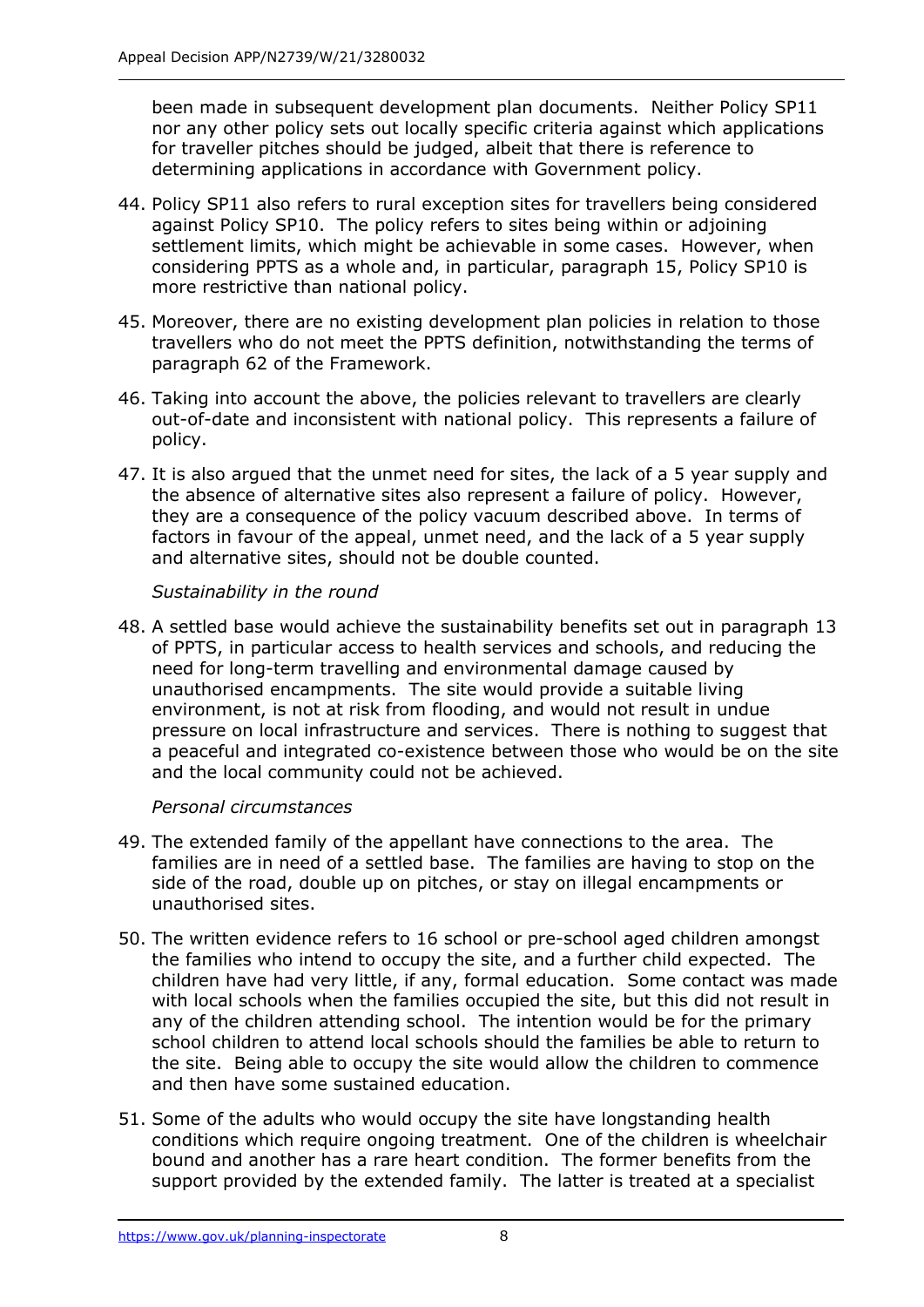hospital unit in Birmingham. Some potential occupants are registered at the surgery in Monk Fryston. Occupation of the site would make access to regular health care much easier, albeit that Birmingham is over 100 miles away.

52. The benefits of a settled base are well-documented in terms of education and access to health care. There would also be advantages for the general wellbeing of the families in being settled, and having continual access to basic amenities and a secure living environment. In particular a settled base would be in the best interests of the children and their education, health, safety, and welfare.

## *Green Belt location*

- 53. Green Belt affects the western part of the District and smaller areas on the northern margins towards York. However, a significant proportion of the largely rural District is beyond the Green Belt. It is accepted that some of the non-Green Belt area is at risk of flooding. However, there are still opportunities to find sites within the District which are not affected by Green Belt or flood risk. Moreover, beyond the District, to the east, north, and south, are significant areas of non-Green Belt land. Whilst some of these areas beyond the Green Belt are further away from the A1, they are close to other main transport corridors. Therefore, it is not accepted that new traveller sites are likely to be in the Green Belt. Therefore, this is not a factor to which any positive weight should be applied.
- 54. I acknowledge that the proposed allocation at South Milford is within the Green Belt. However, having seen the site and its relationship to existing development and transport corridors, I can understand why it has been put forward.

## **Planning balance and conclusions**

- 55. Very special circumstances will not exist unless the potential harm to the Green Belt by reason of inappropriateness, and any other harm, is clearly outweighed by other considerations.
- 56. The proposal would represent inappropriate development in the Green Belt. There would also be considerable harm caused to Green Belt openness and the Green Belt purpose of safeguarding the countryside from encroachment because of the exposed nature of the site. In accordance with the Framework, substantial weight should be given to the harm to the Green Belt.
- 57. I have also found harm in relation to the character and appearance of the area and through the loss of agricultural land to which I attach significant and limited weights respectively. The effects on biodiversity and highway safety are neutral considerations in the planning balance.
- 58. In terms of factors in favour, significant weight should be afforded to each of the following - the unmet need for traveller sites in the District, the lack of alternative sites, and the failure of policy. The Council has taken some steps to meet the needs by recently granting planning permissions and making some progress with the eLP. But it has taken a long time to make such progress. In relation to failure of policy, the Council has not complied with its duties under the Housing Act 1985 (as amended). Questions about whether equality of opportunity have been advanced, as required by the Equality Act 2010, also arise as a result of failure of policy.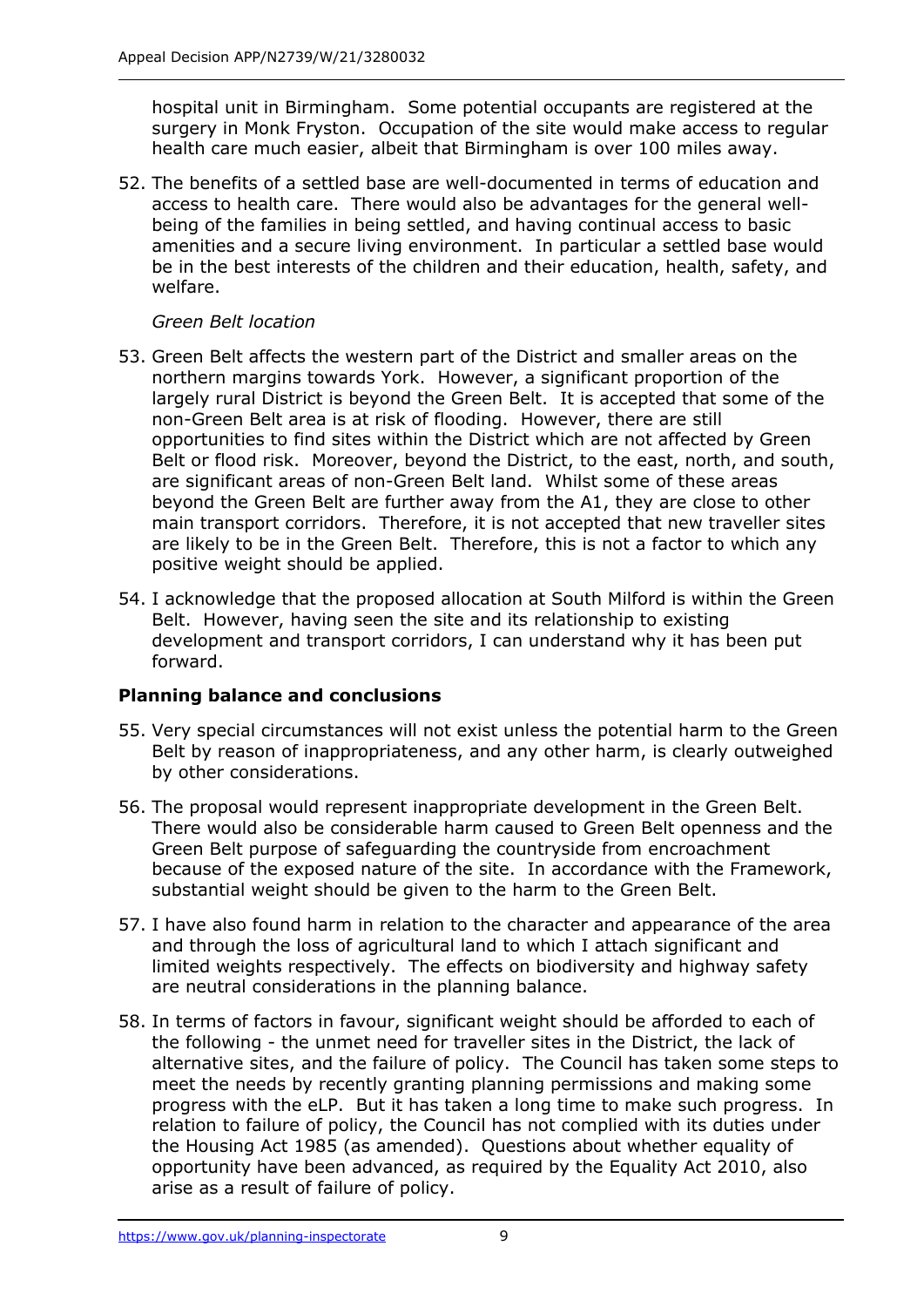- 59. Meeting the sustainability considerations set out in PPTS is also a factor in favour to which moderate weight should be attached. Putting to one side the particular circumstances of the existing and proposed traveller occupants of the site, there are positive implications for the human rights of travellers and best interests of traveller children in general from increasing the supply of traveller pitches.
- 60. The personal circumstances of the families and in particular their need for a settled base, is a consideration in favour. There are some connections to the local area. However, there are no strong ties to Hillam itself. Meeting the health and education needs of the prospective occupants is not dependent on this particular location. Education would not be disrupted. Although the families have a preference to live together, the priority is to find a settled base. Nevertheless, the personal circumstances should still be afforded significant weight in the planning balance due to the health and care needs of some of the individual adults and children and the education needs of the significant number of children. Moreover, overall the best interests of the children, which is a primary consideration and which attracts substantial weight, would be met by the provision of a settled base. In addition, a settled base would meet the Article 8 Human Rights Act requirements of the families' right to a home and a private and family life and allow the group to live together as part of their traditional way of life.
- 61. Overall, my conclusions are that the Green Belt harm by reason of inappropriate development, loss of openness and effect on a Green Belt purpose, together with the harm to character and appearance and agricultural land, are not clearly outweighed by other considerations - the unmet need for traveller sites in the District, the lack of alternative sites, the failure of policy in providing sites and a 5 year supply, the sustainability benefits, and the personal circumstances of the site occupants. These considerations, taken together with the equality, human rights and best interests of the children benefits which flow from additional provision, are not sufficient to constitute the very special circumstances necessary to justify permission. My conclusions have taken into account that, subject to the best interests of the child, personal circumstances and unmet need are unlikely to clearly outweigh harm to the Green Belt and any other harm so as to establish very special circumstances. The group have invested in the site and may have limited means to acquire another site. But that is not sufficient justification for an unsuitable Green Belt site.
- 62. The proposal would conflict with Policy SP3 of the SDCS (Green Belt) as very special circumstances have not been demonstrated to justify inappropriate development. I have also found conflict with Policy ENV1 of the SDLP and Policy SP18 of the SDCS. As reference is made to applications being determined in accordance with national policy, there would also be conflict with Policy SP11 of the SDCS. The proposal would also be contrary to Policy SP10 of the SDCS as the site does not adjoin the settlement limits and the development would not be sympathetic to the landscape setting of Hillam.
- 63. The above policies relate to travellers, the Green Belt, and the character of the area. They are the most important policies for determining the application. The proposal would conflict with the development plan overall. As Policy SP11 is out-of-date and in several respects is not consistent with national policy, it should be afforded only limited weight. Similarly, Policy SP10, insofar as it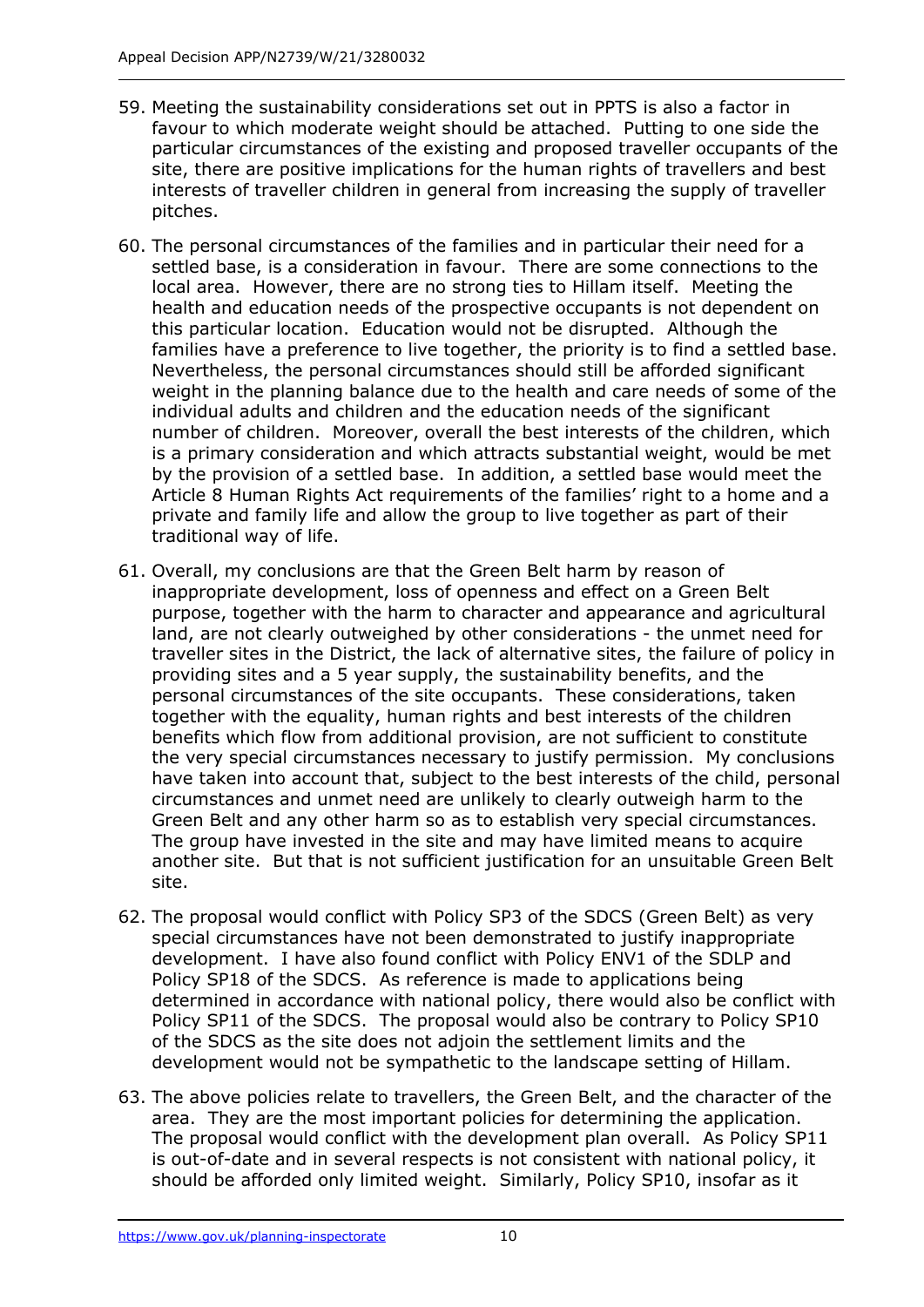applies to travellers, is not consistent with national policy and should be afforded limited weight. That said, the policies of the Framework relating to Green Belt provide a clear reason for refusing the development. Material considerations do not indicate that the proposal should be determined other than in accordance with the development plan.

- 64. In reaching the above conclusions, I have considered whether conditions could make the development acceptable. However, although biodiversity and highway impacts appear to be capable of being overcome, conditions could not mitigate the harm to make the development acceptable overall.
- 65. I have also considered whether a temporary permission would be appropriate as an alternative to dismissing the appeal on the basis that planning circumstances may change at the end of such a period. A temporary permission would time-limit the Green Belt harm and that caused to the character and appearance of the area and agricultural land. Allowing the families to occupy the site for a period would be in the best interests of the children, prevent hardship and ensure that their Human Rights would not be interfered with.
- 66. The eLP is at an early stage and, thus far, has only proposed to allocate the South Milford Site. However, further stages and the examination of the eLP may result in a change in approach, such as the introduction of further site allocations, taking into account updated evidence or representations. Therefore, planning circumstances might change in the next few years.
- 67. However, I am mindful of paragraph 27 of the PPTS in relation to temporary planning permissions in the Green Belt. A period of occupation of the site would still lead to considerable harm to the Green Belt and other significant harm which would not be outweighed by other material considerations.
- 68. Dismissal of the appeal would result in the families continuing a roadside existence. I have carefully considered whether such a result would be proportionate in the circumstances having regard to Human Rights provisions, including the right to a home and family life and the positive obligation to facilitate a gypsy way of life. I have also had particular regard to the best interests of the children as a primary consideration. However, the environmental harm which would continue to be caused by the development would be considerable. Taking into account all material considerations I am satisfied that these legitimate objectives can only be adequately safeguarded by dismissal of the appeal.
- 69. I have also had due regard to the public sector equality duty at Section 149 of the Equality Act 2010. However, the Green Belt and other objections are strong countervailing arguments.
- 70. I have carefully considered all matters raised. However, based on the evidence before me, I conclude that the appeal should be dismissed.

*Mark Dakeyne*

INSPECTOR

ANNEX A – APPEARANCES

ANNEX B – LIST OF INQUIRY PLANS AND DOCUMENTS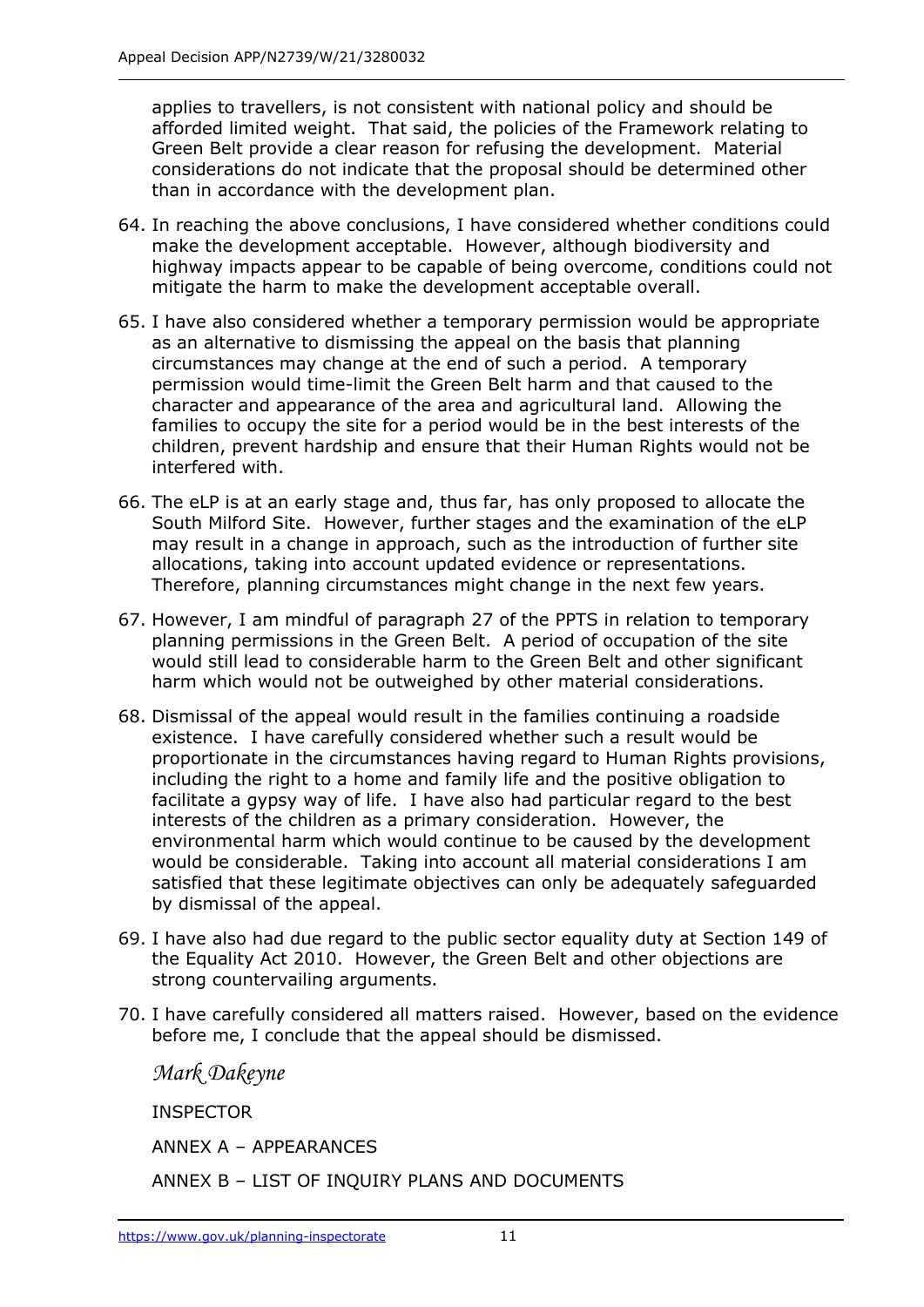## **ANNEX A - APPEARANCES**

| FOR THE LOCAL PLANNING AUTHORITY:                 |                                                           |
|---------------------------------------------------|-----------------------------------------------------------|
| Freddie Humphreys of Counsel                      | Instructed by Alison Hartley, Solicitor to the<br>Council |
| He called                                         |                                                           |
| <b>Clifford Thurlow</b><br>BA (Hons) Dip TP MRTPI | <b>Planning Consultant</b>                                |
| For the roundtable sessions                       |                                                           |
| Julia Casterton<br>BSc (Hons) MA                  | Principal Ecologist, North Yorkshire County Council       |
| Victoria Day<br>BSc (Hons)                        | Highways Officer, North Yorkshire County Council          |
| FOR THE APPELLANT:                                |                                                           |
| Alan Masters of Counsel                           | Instructed by Phillip Brown                               |
| He called                                         |                                                           |
| Francis Quilligan                                 | Appellant                                                 |
| John Quilligan                                    | Prospective site occupant                                 |
| Mary O'Brien                                      | Prospective site occupant                                 |
| Patrick Quilligan                                 | Prospective site occupant                                 |
| <b>Caroline McGinley</b>                          | Prospective site occupant                                 |
| Angela O'Driscoll                                 | Prospective site occupant                                 |
| Phillip Brown<br>BA (Hons) MRTPI                  | Phillip Brown Associates Ltd                              |
| For the roundtable sessions                       |                                                           |
| George Baillas                                    | The Transportation Consultancy                            |
| <b>INTERESTED PERSONS:</b>                        |                                                           |
| Councillor John Mackman                           | <b>District Councillor</b>                                |
| <b>Stuart Vendy</b>                               | Veritas Planning (for Hillam Parish Council)              |
| Mrs Austwick                                      | Local resident                                            |